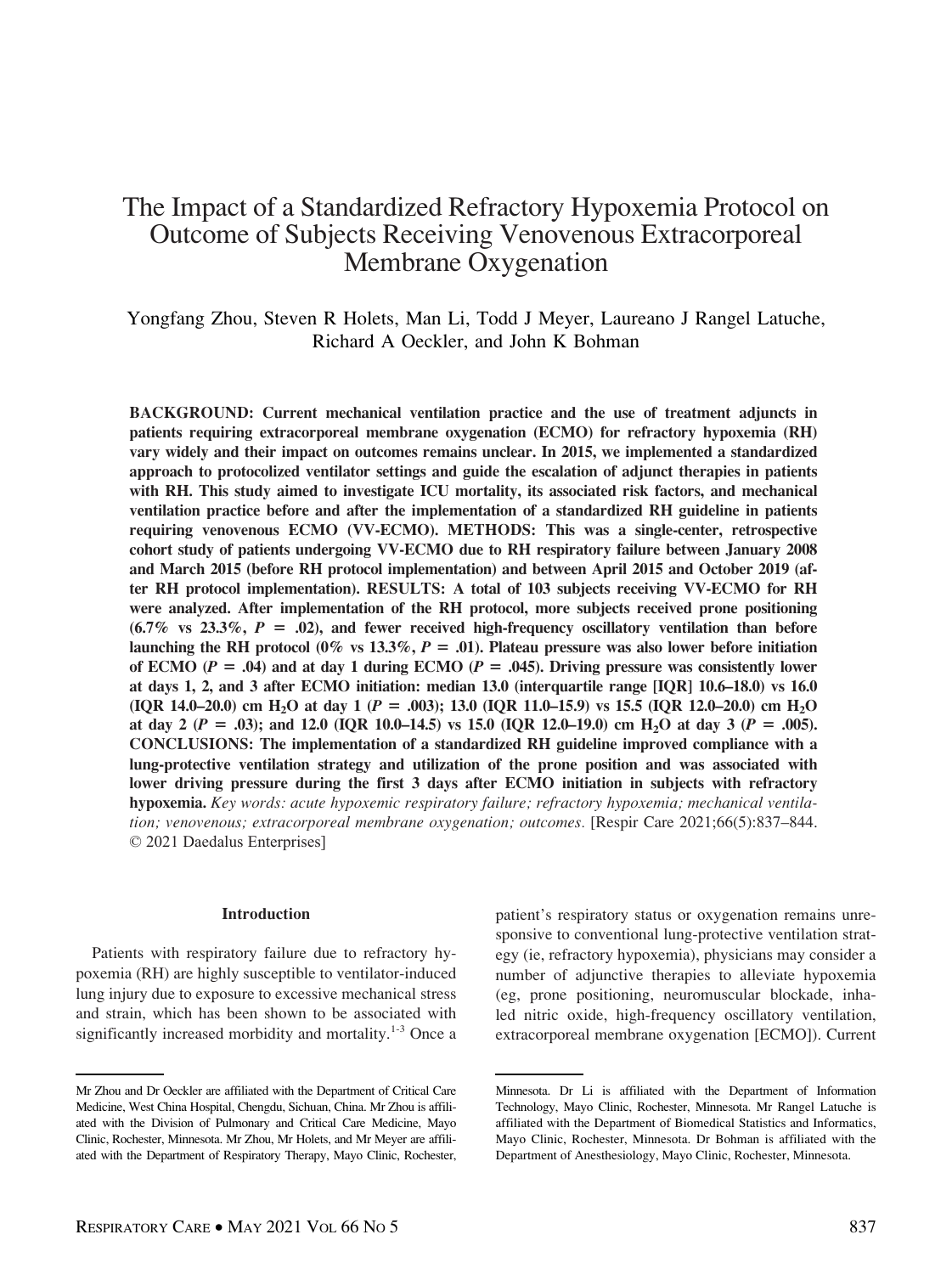evidence supports the efficacy of early application of paralysis, prone positioning, and  $ECMO.^{3-7}$  However, lack of a formal consensus statement or guideline regarding the stepwise implementation of effective adjunctive strategies to manage severe hypoxemia has led to wide variation in the use of these strategies, largely dependent on individual clinician expertise, equipment availability, or other nonclinical factors and limitations.<sup>7-9</sup>

Additionally, venovenous ECMO (VV-ECMO) is increasingly used in these patients, but little is known about ventilation strategy before and during VV-ECMO.<sup>10</sup> Theoretically, VV-ECMO provides adequate gas exchange, allowing a reduction in the intensity of ventilator support to enhance lung protection and decrease the risk of ventilator-induced lung injury.<sup>11,12</sup> To date, viewpoints based on expert opinion vary: some guidelines suggest a lung-rest strategy with minimal mechanical ventilation settings, thus requiring minimal alveolar recruitment, to avoid alveolar over-distention, which possibly favors atelectasis; another view suggests modest ventilator settings with high PEEP above the critical opening pressure and the smallest tidal volume that enables maximal alveolar recruitment with minimum driving pressure to promote lung healing and repair while mitigating the risk of over-distention.<sup>13-17</sup> Mechanical ventilation practices during VV-ECMO mainly depend on clinician's experience,<sup>1</sup> with wide ranging values for PEEP and tidal volume.<sup>7,8</sup> Delay between intubation to initiation of ECMO and any injurious ventilation before, during, and after ECMO may be associated with worse outcomes.<sup>18-22</sup> The use of adjunct therapies, optimal ventilator settings, and how to balance these while minimizing ventilatorinduced lung injury and maximizing healing of the injured lung in patients requiring ECMO for refractory hypoxemia remain uncertain.<sup>1,13-16</sup>

In 2015, our institution developed and implemented a protocolized, stepwise approach to mechanical ventilation with clearly defined thresholds and a time line for management changes in RH.<sup>23</sup> We hypothesized that the rapid delivery of a safe and protocolized ventilation strategy for most patients, as well as timely identification of patients with RH, would allow for the appropriate implementation of adjunctive interventions, and that earlier escalation to

DOI: 10.4187/respcare.08584

# QUICK LOOK

# Current knowledge

Current mechanical ventilation practice and the use of treatment adjuncts in patients requiring extracorporeal membrane oxygenation (ECMO) for refractory hypoxemia vary widely, and their impact on outcomes remains unclear. In addition, the impact of a standardized protocol for refractory hypoxemia on mechanical ventilation practice and outcomes of patients requiring venovenous ECMO remains unknown.

### What this paper contributes to our knowledge

The implementation of a standardized protocol to treat refractory hypoxemia improved compliance with a lungprotective ventilatory strategy and increased the utilization of the prone position, The protocol was associated with lower driving pressure during the first 3 d after initiation of ECMO in subjects with refractory hypoxemia.

ECMO when indicated may improve adherence with a lung-protective ventilation strategy and ICU mortality. This study aimed to investigate ICU mortality, its associated risk factors, and mechanical ventilation practice before and after implementation of our institution's RH protocol in patients who required VV-ECMO for RH.

### Methods

# Study Design and Subjects

This was a single-center, retrospective cohort study. All consecutive adult patients receiving VV-ECMO for  $> 24$  h due to refractory hypoxemic respiratory failure in the ICU of the Mayo Clinic in Rochester, Minnesota, from January 1, 2008, through October 1, 2019, were included. Patients < 18 y old, in moribund state, or only receiving palliative care when admitted to the ICU were excluded. Patients who denied access to their medical records for research purposes were not included in this study. The Mayo Clinic Institutional Review Board approved this study. The primary outcome of interest was ICU mortality. Key secondary outcomes of interest were mechanical ventilation practices while on ECMO, ECMO duration, and length of stay in the ICU and in the hospital.

### Management of Mechanical Ventilation and ECMO

Our institution convened a multidisciplinary working group composed of critical care physicians, ECMO consultants, respiratory therapists, clinical nurse specialists, and other key stakeholders to develop a treatment protocol for

Supplementary material related to this paper is available at [http://www.](http://www.rcjournal.com) [rcjournal.com](http://www.rcjournal.com).

This study was supported by the Critical Care Research Committee of the Mayo Clinic, Rochester, Minnesota. The authors have disclosed no conflicts of interest.

Correspondence: John K Bohman MD, Mayo Clinic, 200 First Street SW, Rochester, MN 55905. E-mail: [Bohman.John@mayo.edu](mailto:Bohman.John@mayo.edu).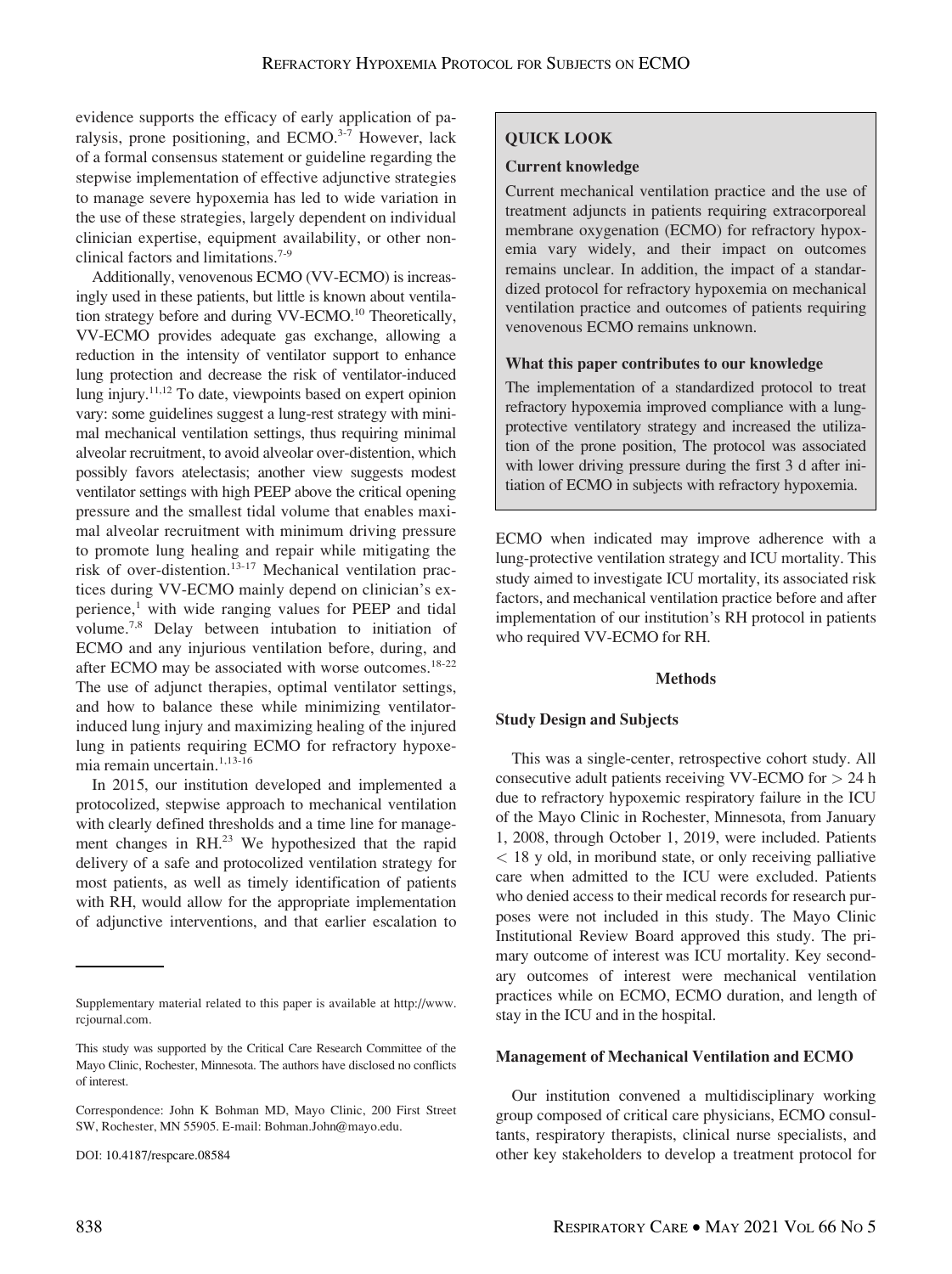RH that is based on the available evidence for optimizing ventilator settings and appropriate application of adjunctive strategies; this protocol was approved in March  $2015^{23}$ Subjects were classified as either pre-RH protocol implementation (ie, those who received VV-ECMO for RH from January 2008 to March 2015) or post-RH protocol implementation (ie, those who received VV-ECMO for RH from April 2015 to October 2019). From January 2008 to March 2015, patients were treated with the conventional low tidal volume strategy (ie, 6 mL/kg predicted body weight, PEEP adjusted according to the  $F_{IO}$ , (PEEP ARDSNet table, plateau pressure limited to 30 cm  $H_2O$ ), and adjunctive therapies were managed at the discretion of the ICU team. The initiation of ECMO was decided jointly by treating ICU physicians and ECMO consultants.

From April 2015 to October 2019, all patients were managed with the RH protocol (see the supplementary materials at<http://www.rcjournal.com>). This RH protocol provided a timely, evidence-based, best-practice guideline for mechanical ventilation and for the identification and management of RH with a stepwise escalation to adjunctive strategies at predetermined timelines.

Refractory hypoxemia was defined as  $S_{pQ_2}$  < 92% with  $F_{IO_2} \geq 0.60$  and failure to increase S<sub>pO<sub>2</sub></sub> by 5% or compliance by 10% with a recruitment maneuver. Once RH was identified, higher PEEP  $\geq$  15 cm H<sub>2</sub>O was attempted, and consideration of esophageal manometry guidance and a trial of prone position were to be initiated within 6 h. If a subject was hemodynamically unstable or had no response to those treatments, ECMO candidacy would be considered while initiating alternative strategies. The decision to initiate ECMO was made by treating ICU physicians and ECMO consultants.

# Data Collection

We retrospectively reviewed the electronic medical records of all eligible patients and extracted their relevant demographic and clinical data before and during the VV-ECMO run. Demographic data included gender, height, weight, Acute Physiology and Chronic Health Evaluation (APACHE) III score at admission to ICU, and chronic comorbidities. We also extracted reasons for refractory hypoxemic respiratory failure (ie, pneumonia, non-pneumonia); adjunctive therapies (ie, nitric oxide, prone positioning, highfrequency oscillatory ventilation, neuromuscular blockade before ECMO, intervals between ICU admission or start of mechanical ventilation and ECMO initiation); ventilator settings (ie, tidal volume per predicted body weight, plateau pressure  $[P_{\text{plat}}]$ , driving pressure [defined as the difference between  $P_{\text{plat}}$  and PEEP], PEEP,  $F_{IO_2}$ , minute ventilation prior to ECMO and every 15 min on days 1, 2, 3, and 7 during ECMO); ECMO settings (ie, cardiac index, circuit flow every hour on days 1, 2, 3, and 7 during ECMO);  $P_{aO_2}$  and lactate if available prior to ECMO; and outcomes (ie, ECMO support time, duration of mechanical ventilation, ICU and hospital mortality, ICU and hospital length of stay).

# Statistical Analysis

Subject characteristics among the cohort are described using *n*  $(\%)$ , median (interquartile range), or mean  $\pm$  SD. Simple comparisons between continuous variables were made with Wilcoxon rank sum tests, and comparisons between categorical variables were made with Pearson chisquare tests. Multivariable hazard ratios were calculated using proportional hazard regression analyses. To minimize bias, qualification on the evolution of the subject during ECMO stay was done by analyzing de-identified plots of the changes of each variable in time (see the supplementary materials at<http://www.rcjournal.com>). All VV-ECMO patients after implementation of the refractory hypoxemia protocol were included, and the timeframe for inclusion of VV-ECMO patients was limited to 2008 and after to control for possible confounding from changes in mechanical ventilation and ICU practices, which inevitably occur over time. Due to sample size constraints, the number of variables included in the multivariable analysis was limited, and variables included were chosen a priori on the basis of physiologic plausibility.

### Results

# Baseline Characteristics

During the study period, 105 patients received VV-ECMO for respiratory failure due to refractory hypoxemia; of these patients, 2 were excluded due to denying access to their medical records. A total of 103 subjects were analyzed, including 60 subjects who were treated before implementation of the RH protocol (pre-RH protocol) and 43 subjects after the implementation of RH protocol (post-RH protocol). Subject characteristics are showed in Table 1. Pneumonia was the main etiology for respiratory failure due to RH (ie, 52.4% of subjects had pneumonia as the main cause of RH).

# Ventilator Settings and Adjunctive Therapies Prior to ECMO

Ventilator settings and the use of adjunctive therapies prior to ECMO before and after the implementation of RH protocol are presented in Table 1. After the implementation of the RH protocol, the median (IQR) interval from the start of mechanical ventilation to start of ECMO decreased from 10.7  $(1.4–96.0)$  h to 4.0  $(0.0–51.9)$  h  $(P=.08)$ . After implementation of the RH protocol, median  $(IQR)$   $P_{\text{plat}}$  prior to ECMO initiation decreased from 33.0 (29.5–37.0) cm  $H<sub>2</sub>O$  to 29.0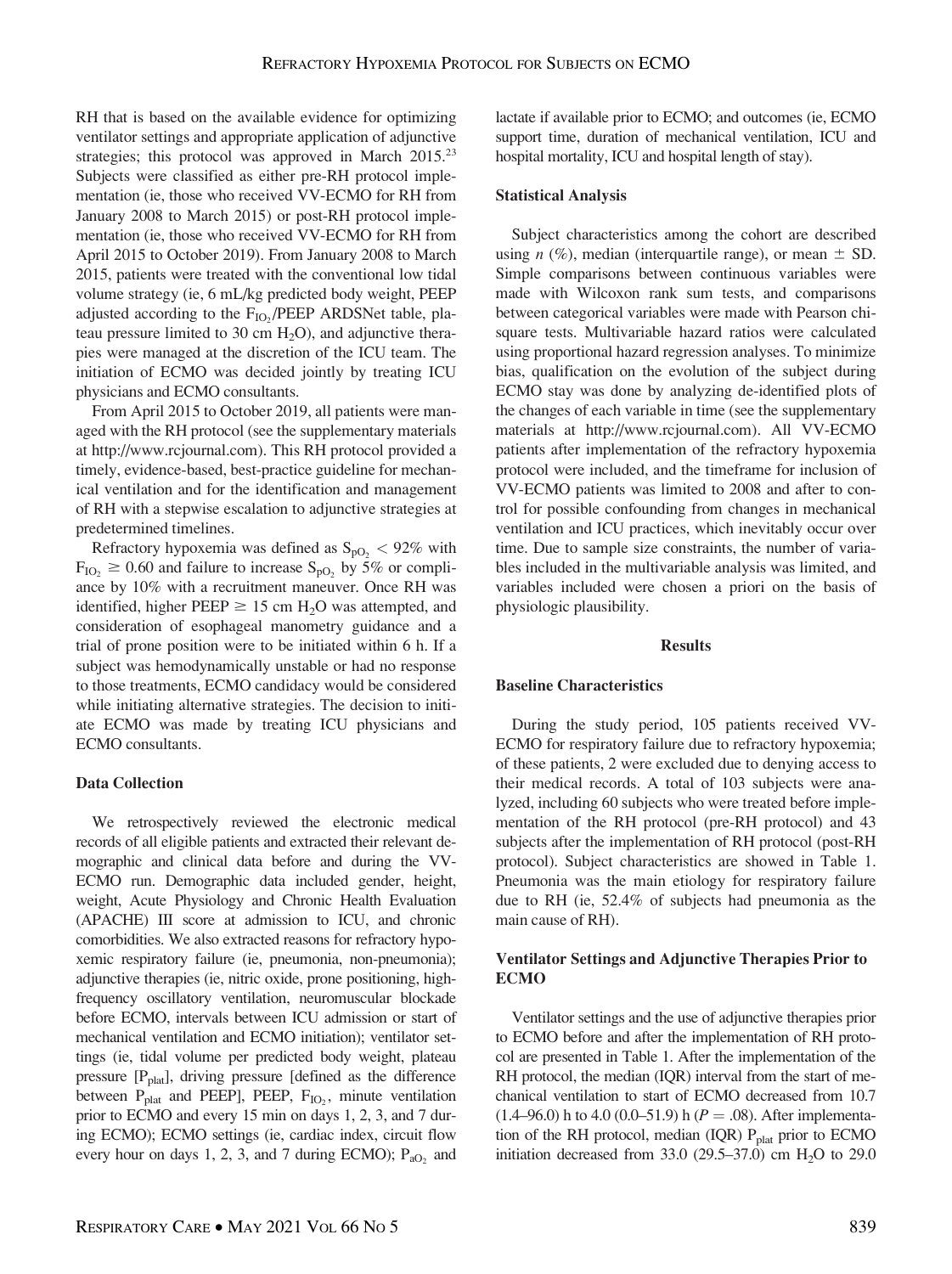# REFRACTORY HYPOXEMIA PROTOCOL FOR SUBJECTS ON ECMO

#### Table 1. Subject Data

|                                                            | After Protocol<br>$(n = 43)$ | <b>Before Protocol</b><br>$(n = 60)$ | Total<br>$(N = 103)$ | $\boldsymbol{P}$ |
|------------------------------------------------------------|------------------------------|--------------------------------------|----------------------|------------------|
| Age, y                                                     | $50.3 \pm 17.3$              | $44.4 \pm 15.7$                      | $46.9 \pm 16.6$      | .07              |
| Female                                                     | 13(30.2)                     | 29(48.3)                             | 42(40.8)             | .07              |
| Body mass index, kg/m <sup>2</sup>                         | $29.7 \pm 7.2$               | $30.8 \pm 7.7$                       | $30.3 \pm 7.5$       | .56              |
| APACHE III score at day 1 in the ICU                       | $8.0(6.0 - 117.0)$           | $78.5(58.5 - 104.0)$                 | $79.0(6.0-106.0)$    | .49              |
| Pneumonia as reason for RH                                 | 25(58.1)                     | 29(48.3)                             | 54 (52.4)            | .33              |
| Comorbidities                                              |                              |                                      |                      |                  |
| Chronic heart disease                                      | 15(34.9)                     | 22(36.7)                             | 37(35.9)             | .85              |
| Chronic lung disease                                       | 13(30.2)                     | 14(23.3)                             | 27(26.2)             | .43              |
| Chronic liver disease                                      | 0(0)                         | 1(1.7)                               | 1(1.0)               | .39              |
| Chronic kidney disease                                     | 4(9.3)                       | 4(6.7)                               | 8(7.8)               | .62              |
| Time from ICU admission to ECMO start, h                   | $26.5(0.0-115.7)$            | $17.4(2.7-155.2)$                    | $22.8(1.1 - 118.5)$  | .67              |
| Time from start of mechanical ventilation to ECMO start, h | $4.0(0.0-51.9)$              | $10.7(1.4 - 96.0)$                   | $9.9(0.0-63.5)$      | .08              |
| Ventilator settings before ECMO                            |                              |                                      |                      |                  |
| Plateau pressure, cm $H_2O$                                | $29.0(28.0 - 33.0)$          | $33.0(29.5 - 37.0)$                  | $31.0(29.0 - 35.0)$  | .04              |
| Subjects, $n$                                              | 17                           | 28                                   | 45                   |                  |
| Driving pressure, cm $H_2O$                                | $17.0(14.5 - 21.0)$          | $20.5(16.0-26.0)$                    | $18.5(15.1 - 25.0)$  | .09              |
| Subjects, $n$                                              | 24                           | 40                                   | 64                   |                  |
| Tidal volume per PBW                                       | $6.0(5.2 - 7.0)$             | $6.1(5.3-7.2)$                       | $6.1(5.3 - 7.1)$     | .79              |
| Subjects, $n$                                              | 26                           | 40                                   | 66                   |                  |
| PEEP, cm H <sub>2</sub> O                                  | $10.5(8.0-14.5)$             | $12.0(8.0-15.0)$                     | $12.0(8.0-15.0)$     | .51              |
| Subjects, $n$                                              | 24                           | 40                                   | 64                   |                  |
| $F_{IO}$                                                   | $100(86.3-100)$              | $100(87.5-100)$                      | $100(90-100)$        | .79              |
| Subjects, $n$                                              | 26                           | 41                                   | 67                   |                  |
| Expiratory minute volume, L/min                            | $8.5(7.1 - 11.1)$            | $10.6(6.7-13.8)$                     | $10.2(7.0-12.6)$     | .17              |
| Subjects, $n$                                              | 25                           | 37                                   | 62                   |                  |
| $P_{aO_2}/F_{IO_2}$                                        | 68.0 (54.0-94.0)             | 55.0 (45.0-73.0)                     | 59.0 (47.0-79.0)     | .07              |
| Subjects, $n$                                              | 35                           | 56                                   | 91                   |                  |
| Lactate, mmol/L                                            | $2.3(1.2 - 5.5)$             | $3.4(1.5-6.3)$                       | $3.0(1.5-6.2)$       | .27              |
| Subjects, $n$                                              | 28                           | 54                                   | 82                   |                  |
| Adjunctive therapies prior to ECMO                         |                              |                                      |                      |                  |
| Prone positioning                                          | 10(23.3)                     | 4(6.7)                               | 14(13.6)             | .02              |
| Nitric oxide                                               | 7(16.3)                      | 10(16.7)                             | 17(16.5)             | .96              |
| Paralysis                                                  | 15 (34.9)                    | 22(36.7)                             | 37 (35.9)            | .85              |
| High-frequency oscillatory ventilation                     | 0(0)                         | 8(13.3)                              | 8(7.8)               | .01              |

Data are presented as  $n$  (%), median (interquartile range), or mean  $\pm$  SD. Simple comparisons between continuous variables were done using Wilcoxon rank sum tests, and comparisons between categorical variables were done using Pearson chi-square tests.

 $ECMO =$  extracorporeal membrane oxygenation

 $RH =$  refractory hypoxemia

 $PBW =$  predicted body weight

 $(28.0-33.0)$  cm H<sub>2</sub>O ( $P = .04$ ), and the median (IQR) driving pressure decreased from 20.5 (16.0–26.0) to 17.0 (14.5–21.0) cm H<sub>2</sub>O ( $P = .09$ ). There were no significant differences in the interval from ICU admission to start of ECMO, tidal volume per predicted body weight, PEEP,  $P_{aO_2}/F_{IO_2}$ , and lactate after implementation of the RH protocol.

More subjects received prone positioning after the implementation of RH protocol than before the RH protocol (23.3% vs 6.7%,  $P = .02$ ), and high-frequency oscillatory ventilation was no longer used after the implementation of RH protocol (0% vs 13.3%,  $P = .01$ ). There was no significant difference in the use of nitric oxide (16.3% vs 16.7%,  $P = .85$ ) and paralysis (34.9% vs 36.7%,  $P = .96$ ).

# Outcomes and Risk Factors Associated With ICU **Mortality**

The overall ICU mortality rate was 45.6% (47 of 103 subjects); 51.7% of subjects before implementation of the RH protocol and 37.2% of subjects after implementation of RH protocol died during the ICU stay (Table 2). Kaplan-Meier survival estimates for subjects receiving VV-ECMO for respiratory failure due to RH revealed a 14.5% difference in ICU mortality rate between the 2 periods before and after the implementation of RH protocol, although this finding did not reach statistical significance  $(P = .14)$ (Fig. 1). Ventilator-free days over the 28-d monitoring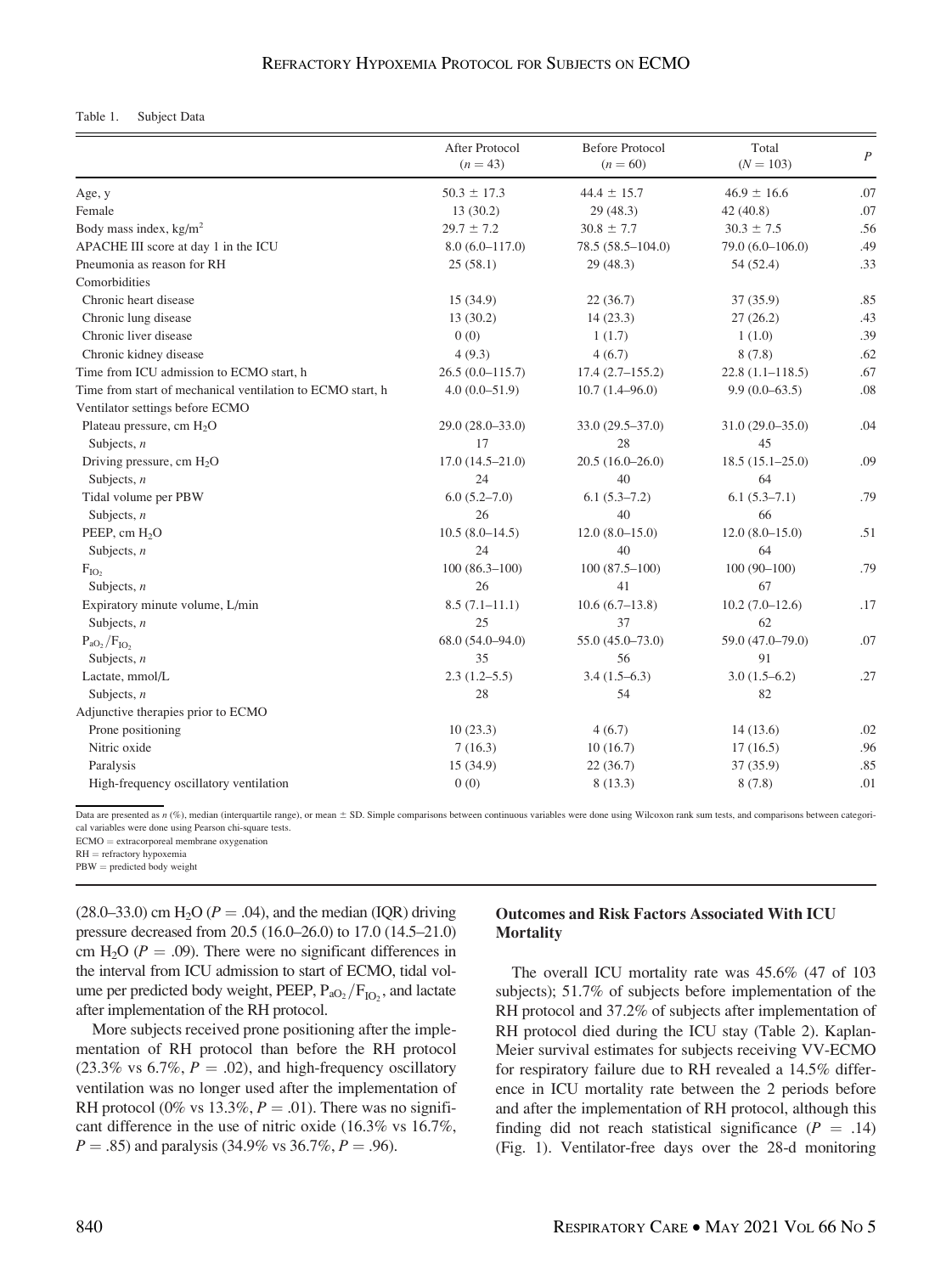# REFRACTORY HYPOXEMIA PROTOCOL FOR SUBJECTS ON ECMO

#### Table 2. Outcomes

|                                       | After Protocol<br>$(n=43)$ | Before Protocol<br>$(n = 60)$ | Total<br>$(N = 103)$ | $\overline{P}$ |
|---------------------------------------|----------------------------|-------------------------------|----------------------|----------------|
| Duration of mechanical ventilation, d | $18.2(10.4 - 30.7)$        | $22.8(10.6-30.9)$             | $20.7(10.5-30.7)$    |                |
| Ventilator-free days                  | $0.0(0.0-11.4)$            | $0.0(0.0-2.6)$                | $0.0(0.0-7.3)$       |                |
| Duration of ECMO, d                   | $10.1(4.9-16.4)$           | $12.8(5.0-20.9)$              | $10.2(5.0-19.0)$     |                |
| ICU length of stay, d                 | $26.6(11.6-39.0)$          | $25.4(12.1-39.2)$             | $25.8(12.0-39.0)$    |                |
| Hospital length of stay, d            | $34.5(14.4 - 48.9)$        | $29.8(18.6 - 47.5)$           | $30.8(16.8-48.5)$    |                |
| <b>ICU</b> mortality                  | 16(37.2)                   | 31 (51.7)                     | 47(45.6)             | .14            |

Data are presented as median (interquartile range) or n (%). Simple comparisons between continuous variables were done using Wilcoxon rank sum tests. ICU mortality was analyzed with the log-rank test.

ECMO = extracorporeal membrane oxygenation



Fig. 1. ICU survival between periods before and after the implementation of refractory hypoxemia (RH) protocol.

period and the median duration of mechanical ventilation, ECMO duration, ICU length of stay, and hospital length of stay were all similar between the 2 periods (Table 2).

Risk factors associated with ICU mortality were assessed using a multivariable proportional hazard regression model. After the multivariable adjustment, age was associated with increased risk of ICU mortality (hazard ratio 1.027, 95% CI  $1.007-1.047, P = .008$  (Table 3).

#### Mechanical Ventilation Management After ECMO

Mechanical ventilation and ECMO settings were recorded every 15 min, and we analyzed the mean of these data on days 1, 2, 3, and 7 after ECMO initiation. In comparison with ventilator settings prior to ECMO (tidal volume,  $P_{\text{plat}}$ , driving pressure, minute ventilation, and  $F_{IO}$ , were significantly reduced after initiation of ECMO support both before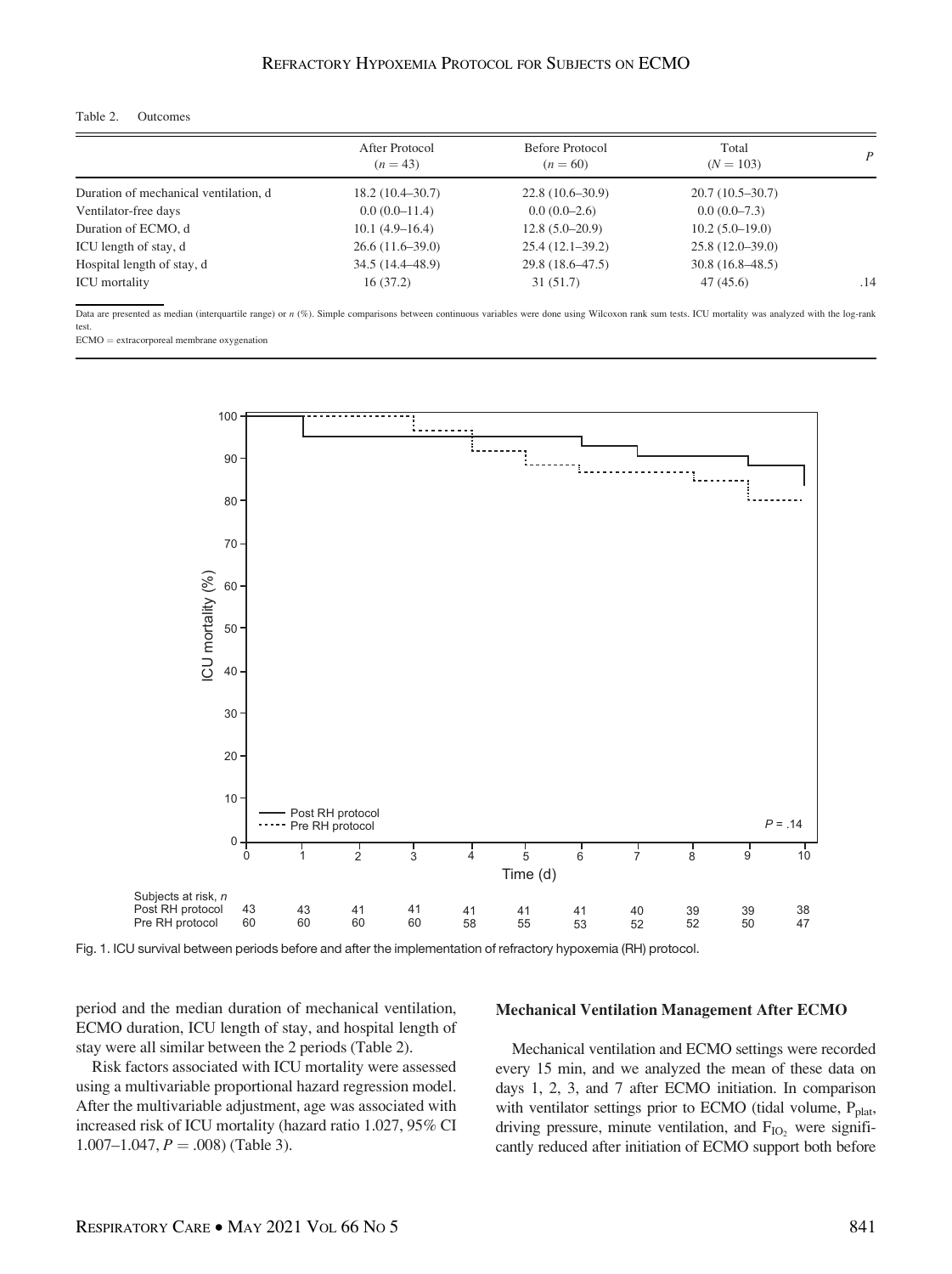Table 3. Multivariable Hazard Ratios of ICU Death From ECMO Start Date

|                                                     | Hazard Ratio (95% CI)  |      |
|-----------------------------------------------------|------------------------|------|
| After vs. before protocol                           | $0.576(0.301 - 1.102)$ | .10  |
| Body mass index                                     | $1.023(0.981 - 1.067)$ | .29  |
| APACHE III score at day 1                           | $0.999(0.990 - 1.008)$ | .82  |
| Pneumonia as reason, yes vs no                      | $0.556(0.307-1.008)$   | .053 |
| Age                                                 | $1.027(1.007 - 1.047)$ | .008 |
| $ECMO = \alpha x$ tracornoreal membrane oxygenation |                        |      |

ECMO = extracorporeal membrane oxygenation<br>APACHE III = Acute Physiology and Chronic Health Evaluation III

and after implementation of the RH protocol ( $P < .05$ ). PEEP levels were relatively maintained after implementation of the RH protocol, but they were reduced during the period before launching the RH protocol ( $P < .05$ ) (see the supplementary materials at [http://www.rcjournal.com\)](http://www.rcjournal.com).

After ECMO initiation, compared with the ventilator settings during the period before the RH protocol, median (IQR)  $P_{\text{plat}}$  was decreased at day 1 [23.5 (19.0–28.0) vs 25.0 (22.0–29.0) cm H<sub>2</sub>O,  $P = .045$ , median (IQR) driving pressure was consistently lower at days 1, 2, and 3 [13.0  $(10.6-18.0)$  vs 16.0  $(14.0-20.0)$  cm H<sub>2</sub>O, P = .003; 13.0  $(11.0-15.9)$  vs 15.5  $(12.0-20.0)$  cm H<sub>2</sub>O,  $P = .03$ ; 12.0  $(10.0-14.5)$  vs 15.0  $(12.0-19.0)$  cm H<sub>2</sub>O,  $P = .005$ , respectively]. Median (IQR) PEEP values on ECMO days 1, 2, 3, and 7 during the period before and after RH protocol implementation were 9.7 (5.7–11.2) vs 9.9 (8.0–11.9) cm  $H_2O$  $(P = .29)$ ; 10 (7.1–10.0) vs 10.6 (8.0–15.9) cm H<sub>2</sub>O (P = .07); 10 (7.5–10.9) vs 10 (8.0–12.4) cm H<sub>2</sub>O ( $P = .26$ ); and 10 (8.0–12.0) vs 11.9 (9.9–14.7) cm H<sub>2</sub>O ( $P = .04$ ), respectively. There was no significant difference in other ventilator settings such as tidal volume, minute ventilation,  $F_{IO_2}$ , ECMO settings, ECMO cardiac index, and circuit flow during the 2 periods (ie, before and after implementation of the RH protocol).

#### **Discussion**

Mechanical ventilation practice during ECMO has been reported in several previous studies.15-22 To our knowledge, this is the first study to examine the use of an evidencebased protocol for the management of refractory hypoxemia before the initiation of VV-ECMO and to determine its effect on mortality. There has been widespread adoption of lung-protective ventilation strategy for hypoxemic respiratory failure, but it may not suffice for patients with RH.<sup>8</sup> Current evidence supports the efficacy of early use of adjuncts in treating RH, including paralysis and prone positioning.<sup>3-7</sup> Due to life-threatening consequences, RH presents a compelling case for clinicians to consider the use of adjuncts. To date, many institutions have no formal

protocol to guide the identification or management of RH, and thus the use and practice of adjunctive therapies varies widely.<sup>8</sup> Our institution developed an evidence-based, bestpractice mechanical ventilation guideline for RH, with the aim to address the correct identification of patients with true refractory hypoxemia, to rule out reversible causes, to personalize ventilator settings, and to guide stepwise escalation to rescue and adjunct therapies in a timely fashion. The study presented here is consistent with and complementary to our colleagues' recent study, which reported that the RH protocol led to earlier identification of subjects with true RH and a shorter time to initiation of prone positioning.23 The study presented here examined in detail the subpopulation of patients with RH who progressed to the point of requiring ECMO, and the potential effects of the RH protocol on their care and outcomes.

There were 3 main findings of the present study. First, the implementation of the RH protocol was associated with more frequent use of prone ventilation, lower  $P_{\text{plat}}$  prior to ECMO initiation and on day 1 on ECMO, and consistently lower driving pressure at days 1, 2, and 3 after initiation of ECMO. Second, ECMO support promoted the use of lungprotective ventilation, and ventilator settings were reduced significantly during ECMO in both cohorts (ie, before and after implementation of the RH protocol). Third, the ICU mortality rate decreased by 14.5% after the RH protocol, although this association between RH protocol and ICU mortality did not reach statistical significance and should be considered a hypothesis-generating result. Possible explanations for this potential effect on ICU mortality is that the implementation of the RH protocol facilitated the use of lung-protective ventilation strategies before and during ECMO. More specifically, our study indicates that the implementation of the RH protocol was associated with more frequent use of prone positioning, lower  $P_{\text{plat}}$  prior to ECMO and on day 1 after initiation of ECMO, and the mean driving pressure was consistently lower on days 1, 2, and 3 after initiation of ECMO (all  $P < .05$ ). Thus, mechanical ventilation before and during ECMO may have an important impact on mortality. We did not analyze the association between discrete ventilator settings and outcome, as this study was not designed to specifically test that hypothesis.

The evidence base for lung-protective ventilation in ARDS (including prone positioning, P<sub>plat</sub> limitation, and driving pressure) may provide insights as to why the changes in management that we observed after implementation of the RH protocol could theoretically improve the outcomes of patients on ECMO. Prone positioning may help prevent ventilator-induced lung injury by homogenizing the distribution of stress and strain within lungs, improve oxygenation and airway drainage, thus improve outcome.4,24 Absence of prone position before ECMO has been independently associated with 6-month mortality.<sup>25</sup>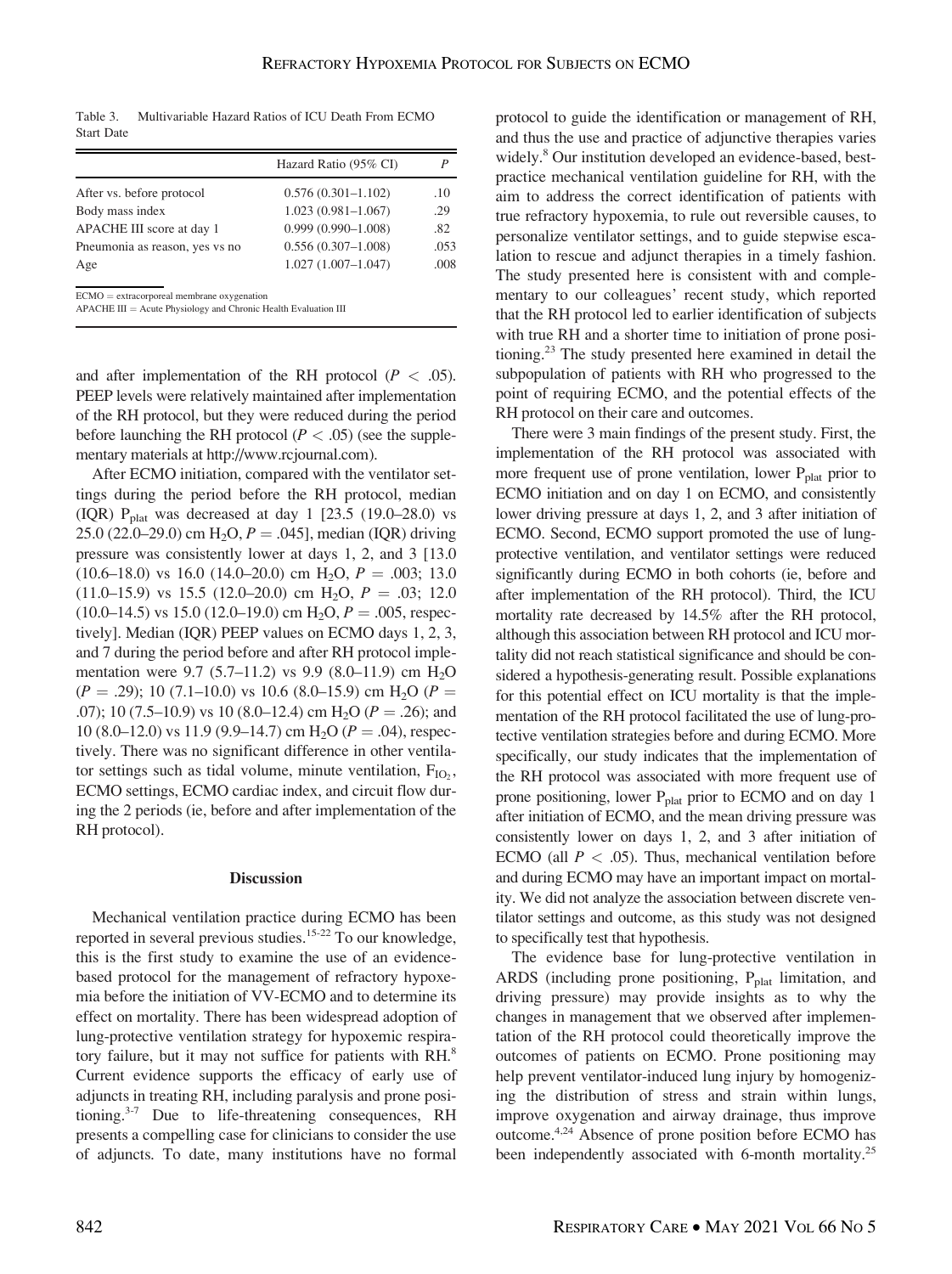The increase in the use of prone positioning after implementation of the RH protocol is a potential explanation for the trend toward a decrease in ICU mortality seen in our study. It is worth noting that there was likely still room to increase the use of this relatively simple, inexpensive, and proven intervention in our cohort.

Retrospective studies have reported that  $P_{\text{plat}} > 30 \text{ cm}$ H2O prior to ECMO was an independent predictor of ICU mortality.<sup>20,25</sup> Our results indicate that the mean  $P_{\text{plat}}$  prior to ECMO before launching our RH protocol was 34.0 cm H2O, which is above the recommended lung-protective level. In our study, the mean  $P<sub>plat</sub>$  prior to initiation of ECMO decreased to 29.5 cm  $H_2O$  after implementation of the RH protocol, which is within the lung-protective range and consequently may have reduced the risk of ventilatorinduced lung injury.

As in patients with ARDS who are not treated with ECMO, increased driving pressure during ECMO has consistently been reported as an independent risk factor for mortality in patients receiving ECMO for refractory hypoxemia.19,26-28 In our study, driving pressure during the first 3 d of ECMO was consistently lower after implementation of the RH protocol than driving pressure in the cohort treated prior to the launch of our RH protocol. This may be another potential contributor to the observed trend toward lower ICU mortality after the implementation of our RH protocol.

Finally, although ECMO facilitates a reduction in the intensity of mechanical ventilation while maintaining adequate gas exchange, optimal targets for ventilator settings remain unclear. Consistent with previous studies, tidal volume,  $P_{\text{plat}}$ , driving pressure, and  $F_{IO_2}$  were all significantly decreased after initiation of ECMO in both study cohorts (ie, before and after RH protocol implementation).<sup>22,26</sup> However, PEEP levels during ECMO were generally higher after implementation of the RH protocol. After RH protocol implementation, the mean tidal volume,  $P_{\text{plat}}$ , PEEP, and driving pressure at day 1 during ECMO were 4.4 mL/kg predicted body weight, 23.5 cm  $H_2O$ , 10.3 cm  $H_2O$ , and 14.1 cm  $H_2O$ , respectively, and these values are consistent with the concept of ultraprotective ventilation.<sup>29,30</sup>

A strength of our study is our robust electronic database, which captured data on key aspects of mechanical ventilation and ECMO at least every 15 min during our study period. On the other hand, our study has several limitations. First, this was a single-center, before-and-after (historical cohort) retrospective design. Due to the relatively infrequent use of ECMO, although we included all patients who required VV-ECMO for refractory hypoxemia since January 2008, when the low tidal volume ventilation protocol at bedside was launched, the sample size in our study was limited. The negative results of the OSCILLATE and OSCAR trials, and the positive results of PROSEVA trial, were all published in  $2013$ ,<sup>24,32</sup> and these data and the subsequent choice of adjunct therapies are potential confounders in our study. Finally, we did not analyze the relationships between mortality and individual variables of ventilator settings and specific adjunctive treatments, as statistical power for such analyses was expected to be prohibitively low.

### **Conclusions**

The implementation of a standardized refractory hypoxemia guideline improved adherence with a lung-protective ventilatory strategy and utilization of prone positioning before ECMO, and it was associated with lower driving pressure on ECMO days 1, 2, and 3 in subjects with RH requiring ECMO. Our data suggest that the implementation of a standardized RH guideline may have an impact on ICU mortality in patients requiring VV-ECMO to treat RH. However, further research is required to better determine the effect of mechanical ventilation strategies before and during ECMO on mortality and other important patient outcomes.

#### ACKNOWLEDGMENTS

We thank Lei Fan, IT Analyst/Programmer in the Department of Information Technology, and Grant D Wilson, respiratory therapist in the Department of Respiratory Therapy, at the Mayo Clinic for their help with this study.

#### **REFERENCES**

- 1. Del Sorbo L, Goffi A, Goligher E, Fan E, Slutsky AS. Setting mechanical ventilation in ARDS patients during VV-ECMO: where are we? Minerva Anestesiol 2015;81(12):1369-1376.
- 2. Terragni PP, Rosboch G, Tealdi A, Corno E, Menaldo E, Davini O, et al. Tidal hyperinflation during low tidal volume ventilation in acute respiratory distress syndrome. Am J Respir Crit Care Med 2007;175 (2):160-166.
- 3. Pipeling MR, Fan E. Therapies for refractory hypoxemia in acute respiratory distress syndrome. JAMA 2010;304(22):2521-2527.
- 4. Aoyama H, Uchida K, Aoyama K, Pechlivanoglou P, Englesakis M, Yamada Y, Fan E. Assessment of therapeutic interventions and lung protective ventilation in patients with moderate to severe acute respiratory distress syndrome: a systematic review and network meta-analysis. JAMA Netw Open 2019;2(7):e198116.
- 5. Papazian L, Aubron C, Brochard L, Chiche JD, Combes A, Dreyfuss D, et al. Formal guidelines: management of acute respiratory distress syndrome. Ann Intensive Care 2019;9(1):69.
- 6. Meade MO, Young D, Hanna S, Zhou Q, Bachman TE, Bollen C, et al. Severity of hypoxemia and effect of high-frequency oscillatory ventilation in acute respiratory distress syndrome. Am J Respir Crit Care Med 2017;196(6):727-733.
- 7. Chiumello D, Brioni M. Severe hypoxemia: which strategy to choose. Crit Care 2016;20(1):132.
- 8. Alhurani RE, Oeckler RA, Franco PM, Jenkins SM, Gajic O, Pannu SR. Refractory hypoxemia and use of rescue strategies: a U.S. national survey of adult intensivists. Ann Am Thorac Soc 2016;13(7):1105- 1114.
- 9. Duan EH, Adhikari NKJ, D'Aragon F, Cook DJ, Mehta S, Alhazzani W, et al. Management of acute respiratory distress syndrome and refractory hypoxemia: a multicenter observational study. Ann Am Thorac Soc 2017;14(12):1818-1826.